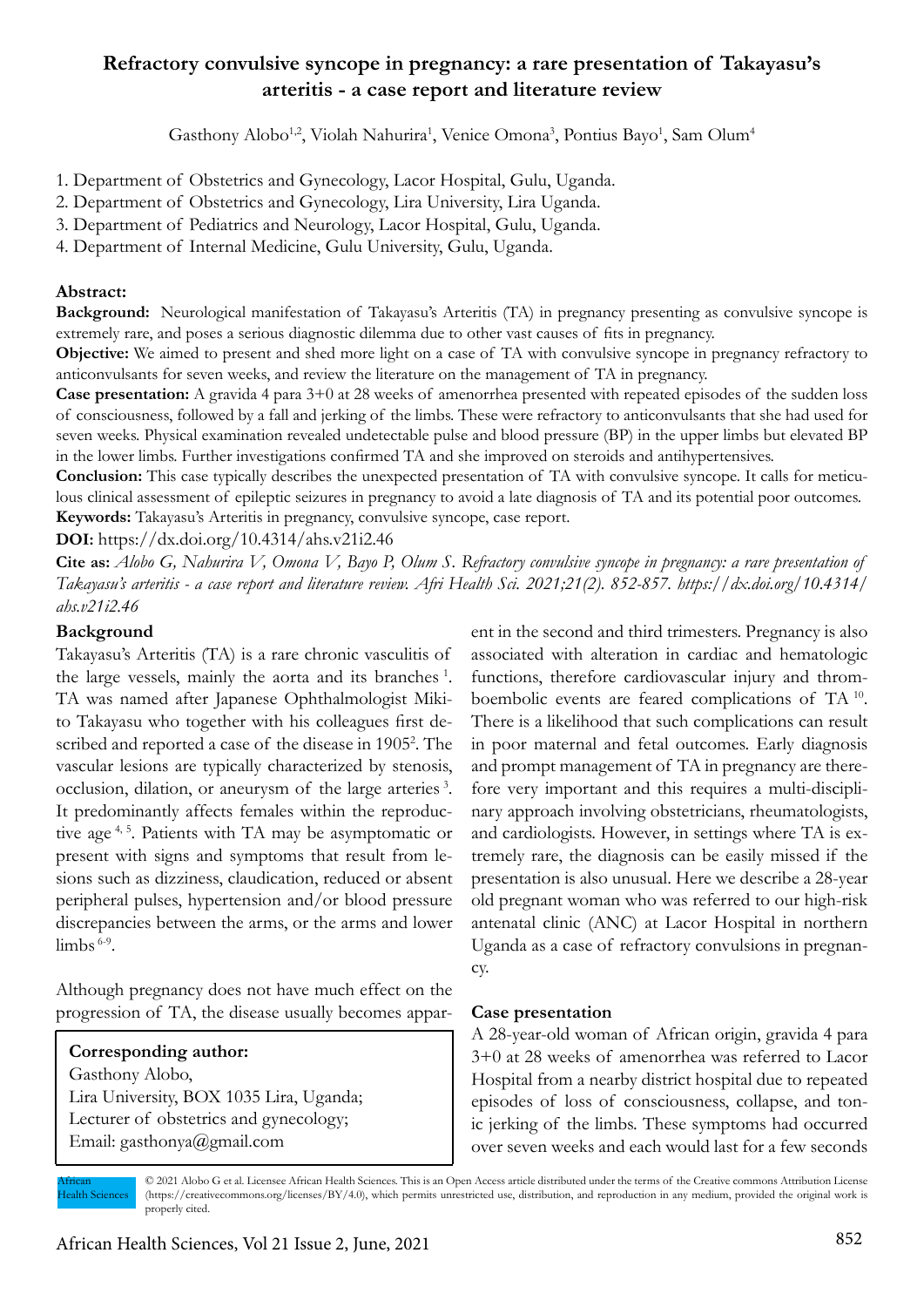only. She noted that these episodes were common on standing up just before making any steps. Her care-takers also reported associated incontinece of urine occasionally. She did not have any known chronic illness or contact with Tuberculosis. The past three pregnancies were unremarkable as she did not attend antenatal care clinics and delivered at home with the traditional birth attendant (TBA) due to socioeconomic reasons. During this fourth pregnancy, she had booked for ANC at the district hospital with support from a humanitarian organization. The booking blood pressure at 11 weeks was 125/85 mmHg (taken from the upper limbs). She was started on anticonvulsants; phenytoin 200 mg two times a day for 4 weeks then switched to sodium valproate 800 mg per day for 3 weeks but the symptoms remained unchanged.

On arrival at Lacor Hospital, the carotid, brachial, and radial pulses were undetectable and the BP in the upper limbs was unrecordable. The BP from the ankle was 160/100 and pulse rate of 84 beats/minute. Per Abdomen examination revealed a symphysio-fundal height corresponding to 28 weeks with a fetal heart rate of 140 beats/minute that was regular. The other physical examinations were unremarkable. Investigations done include; echocardiogram which revealed normal cardiac chambers and valves. The ejection fraction was 58.57%. A Doppler scan of the aortic arch, descending aorta to iliac artery and renal artery, and electroencephalography findings were normal. There was thickening of the common carotid artery (CCA) and subclavian artery (SCA) with a 50-60% stenosis on Doppler (Figures 1 and 2). Also, a reverse flow pattern was noted within the vertebral artery referred to as subclavian steal syndrome (Figure 3). The erythrocyte sedimentation rate (ESR) was 40 mm/1st hour. Antinuclear antibody (ANA) and C-reactive protein (CRP) tests were not avalable at our facility. There was no proteinuria on spot urine dipstick. An obstetric ultrasound scan revealed a single live intrauterine fetus with a heart rate of 138/minute, a normal amniotic fluid index (AFI 11 CM), and normal umbilical artery Doppler velocimetry.



 **Fig 1:** Left subclavian artery Doppler of the patient.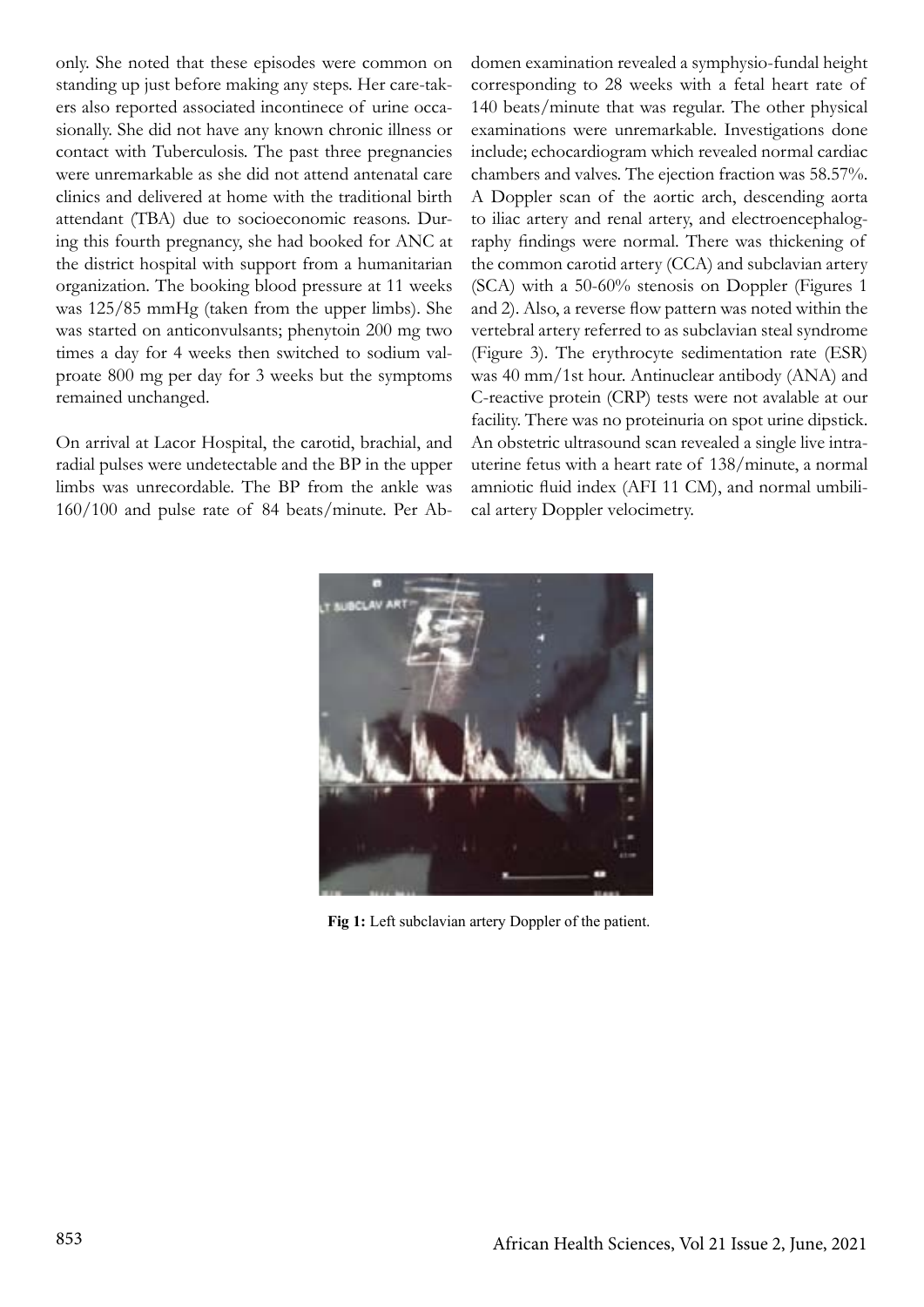

 **Fig 2:** Right subclavian artery Doppler of the patient.



**Fig 3:** Doppler ultrasound of the left vertebral artery showing reverse flow (subclavian steal syndrome)

After reviewing the findings, we made a diagnosis of Takayasu's Arteritis with convulsive syncope. The patient was started on nifedipine 20 mg twice daily, with prednisolone 30 mg once a day; anticonvulsants were stopped. She was observed for one week on this treatment, the symptoms subsided and the ankle BP came down to 145/90 mmHg. The patient was discharged, and the dose of prednisolone tapered down to 10 mg daily over 4 weeks. She had a normal vaginal delivery at term to a male baby weighing 4.0kg. During the post-natal review, her BP was recorded as 115/75 mmHg and pulse of 80/minute in the upper limbs and she had no symptoms.

#### **Discussion**

Takayasu's arteritis is a rare chronic granulomatous

vasculitis of mainly the aorta and its branches. This can result in stenosis of the aortic arch, carotid, subclavian, iliac, or the abdominal aorta and renal arteries 11. The patient presented here had involvement of the branches of the aortic arch only. TA is distributed worldwide but with the highest incidence in Japan, the eastern part of Asia, and India 12. The etiology of TA is largely unknown. However, autoimmunity, human leukocyte antigen (HLA – BW52, B40, DR2, DR4, DR7, DW3, DW12), and sex hormones have been postulated as plausible associations 13. Due to limited diagnostic modalities, we could not evaluate for the presence of these factors in the case described. Although chronic infectious diseases like tuberculosis (TB) have also been implicated as a possible trigger of TA 14, our patient did not give a history of any chronic illness likely to be TB.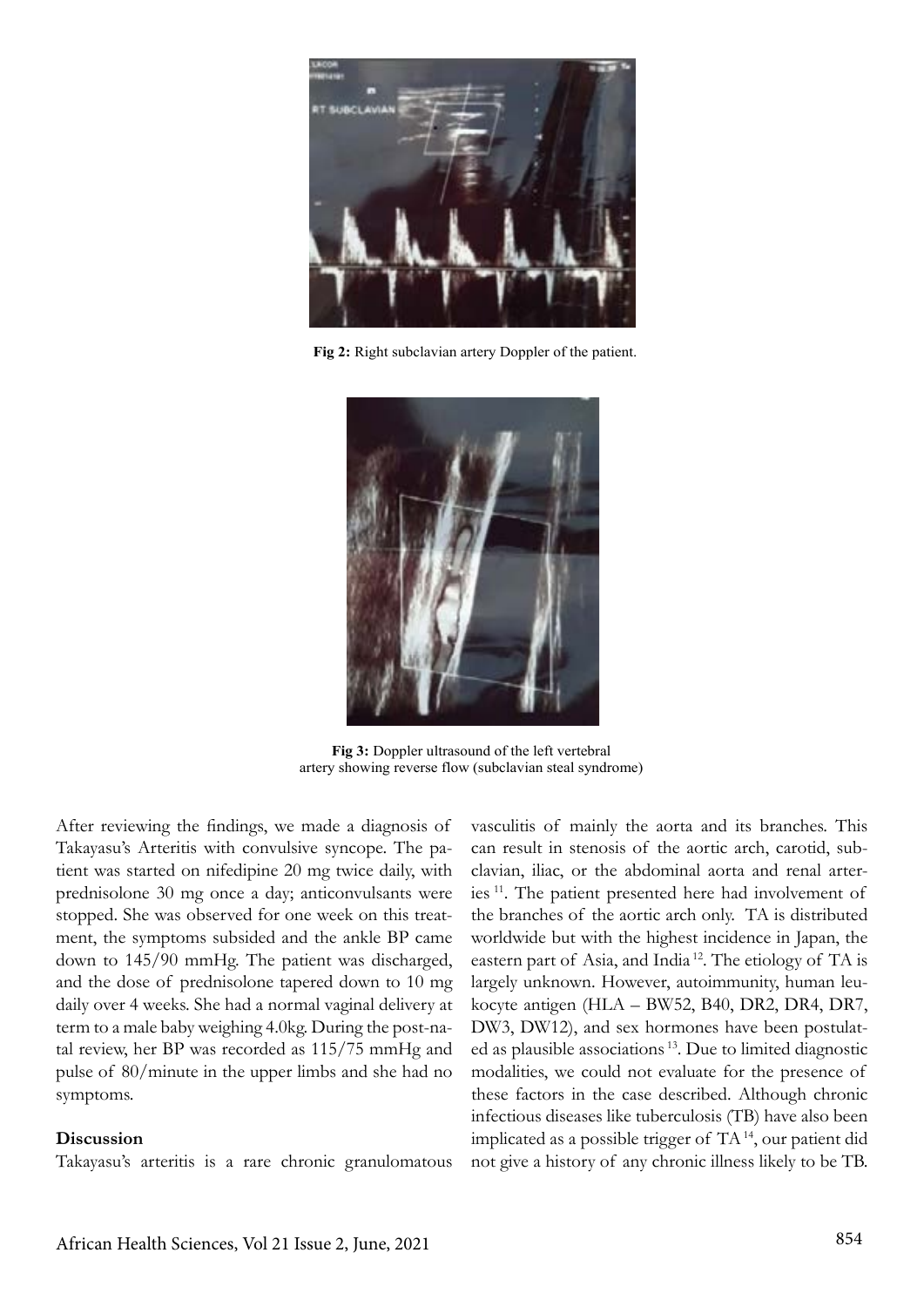Pregnancy per se does not affect the progression of TA, but there are known maternal and fetal complications of TA. These complications result from narrowing of the aorta, aortic arch and its branches, and occasionally the pulmonary artery. The fetal complications include abortions, intrauterine growth restriction (IUGR), fetal death (FD), and rarely, placental abruption 15. Fetal complications are closely related to the reduced blood supply to the uterus from the narrowed abdominal aorta or iliac artery, and maternal cardiac insufficiency 16. This case did not have fetal complications and carried the pregnancy up to term; possibly due to non-stenosis of the aortic arch, abdominal aorta, and iliac vein. Nevertheless, it is recommended that all patients with TA in pregnancy should have a routine assessment of blood flow within the uterine and umbilical arteries <sup>17</sup>.

Maternal complications include hypertension, aortic regurgitation, and aneurysm 16, 18. These complications are common in the second and third trimesters and can result in serious maternal morbidity and mortality<sup>19</sup>. Hypertension that results from TA is aproteinuric" unless there is superimposed pre-eclampsia; like in the case described. The increase in BP results from abnormal function of the baroreceptors at the carotid and aortic arch, and inelastic stenosis of the arteries<sup>20</sup>. With the exception of hypertension, we did not observe any serious maternal complications in our case. But in other case reports the following have been documented; congestive cardiac failure, stroke, pre-eclampsia, eclampsia, and sudden death 21.

Making a diagnosis of TA in pregnancy is usually challenging in settings where the disease is rare because of the low index of suspicion as was the case with our patient. Diagnosis is based on clinical presentation, imaging to demonstrate thickening with stenosis of the aorta and its branches, and laboratory markers of acute-phase reactants. The clinical manifestation in pregnancy may range from asymptomatic to alteration in blood pressures and pulses, myalgia, claudication, and fainting <sup>8</sup>. This patient presented with loss of consciousness, collapse, and tonic convulsions. The differential diagnosis of this neurological manifestation in pregnancy is quite broad and can be misleading. In our case, this led to a misdiagnosis of epilepsy and unnecessarily prolonged use of anticonvulsants in pregnancy. It is recommended that BP in patients with TA should be measured in both upper and lower limbs to detect any discrepancies, in addition to checking for bruits. In a study by Comarmond C. et al, it was found that new-onset or worsening arterial hypertension was evident in 27% of pregnant women with TA, but they noted that this could be an underestimate because in a few patients there may be stenosis of the vessels supplying all the four extremities, giving a misleadingly low blood pressure recording 16.

The computed tomography (CT) and magnetic resonance imaging (MRI) angiography can detect vascular changes of TA at the earliest stage  $22$ . However, the only readily available imaging modality in our setting was ultrasonography. Nevertheless, in resource-limited settings, Doppler ultrasonography can be useful in elucidating vascular stenosis from the thickening of the arterial walls. In some studies, the FDG-PET scan was found to have a sensitivity 70.1% and specificity of 77.2%23; but this is still limited in resource-constrained settings. Laboratory findings include raised ESR and CRP, positive ANA, and rheumatoid factor (RF) 24. Our patient had a raised ESR of 40 mm/1st hours. It should be noted that during pregnancy there is also increased ESR due to the higher fibrinogen levels and CRP with unknown mechanisms. Therefore, the acute phase response is not mostly helpful to exclude inflammatory ischemic symptoms from physiological changes. We were unable to perform a vessel biopsy in our case, but vascular histology may be important to distinguish TA from other forms of arteritis when findings are not clear-cut 25. We relied on clinical features and results from imaging to make a diagnosis of TA in our case after meeting the following criteria: age less than 40 years at presentation, reduced or absent pulses in the upper limbs, evidence of stenosis or occlusion of the major branches of the aorta, and systolic BP discrepancy in the limbs more than 10 mm  $Hg^{26}$ .

The medications used in our case were: nifedipine 40 mg/day which was adequate to control hypertension; and prednisolone 30 mg/day. The following medicines can also be used to control hypertension; alpha-methyldopa which is Class A; propranolol is safe up to the dose of 60 mg/day, above this dose it can cause IUGR and preterm birth (Class B); nifedipine dose higher than 60 mg/day is considered Class B as well<sup>6</sup>. Although the current European League Against Rheumatism (EULAR) proposes a higher induction therapy for the treatment of vasculitis with an initial 1 mg/kg oral prednisolone (maximum 60 mg/day) for one month with subsequent tapering to 10–15 mg/day over some time  $27$ , this dose may have adverse effects in pregnancy 10. There is evidence of good results with doses under 30 mg/day in active TA during pregnancy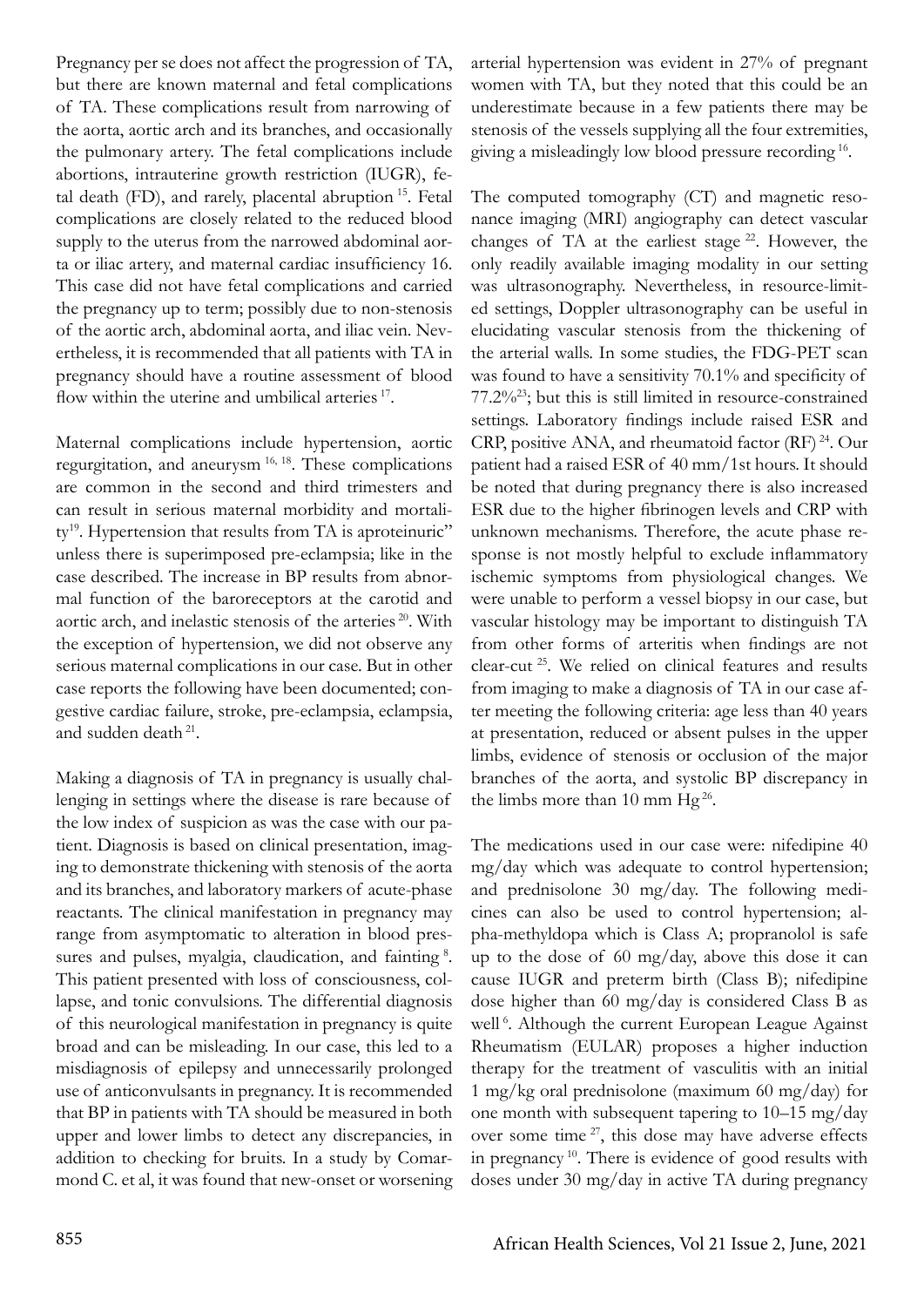<sup>11</sup>. Patients who are resistant to steroids can benefit from immunomodulatory agents like infliximab, tocilizumab, leflunomide, and mycophenolate mofetil 28, 29. However, their safety in pregnancy is not well established and it is advisable to avoid using them unless the benefits outweigh the risks<sup>28,29</sup>.

Our patient had spontaneous vertex delivery. There is evidence to favor vaginal delivery, either spontaneous or assisted, in hemodynamically stable patients. Cesarean delivery is recommended in those who are having decompensated cardiac function or another obstetric indication 18. Anesthesia is considered safe in patients with TA, and epidural anesthesia is preferred<sup>30</sup>.

Overall, neurological manifestations of TA are rare; even in the general population. Ischemia due to vascular stenosis initially presents with headache, dizziness, visual disturbance, transient ischemic attack, stroke, and very rarely convulsive syncope 18, 19. Convulsive syncope in pregnancy has not been reported; this could be the first case report. Our database searches with the following MeSH subheadings and Boolean operator (AND): "syncope" AND "convulsion" AND "Takayasu's arteritis" AND "pregnancy" yielded no results.

### **Conclusion**

TA in pregnancy presenting with convulsive syncope can pose a serious diagnostic dilemma. This may lead to misdiagnosis and unnecessary use of anticonvulsants. The unusual presentation that we have described here will help to shed more light on how TA can be differentiated from other causes of convulsions in pregnancy.

### **Abbreviations**

ANA: Anti-nuclear antibody; BP: Blood pressure; CCA: Common carotid artery; CRP: C-reactive protein; ESR: Erythrocyte sedimentation rate; EULAR: European League Against Rheumatism; IUGR: Intrauterine growth restriction; SCA: Subclavian artery; TA: Takayasu's arteritis; TBA: Traditional birth attendant.

# **Declarations**

# **Ethics approval and consent to participate**

Ethical clearance was provided by the Lacor Hospital Institutional Research Ethics Committee under the Mother-Child Health Lacor and South Sudan (Mo-CHeLaSS) project. We obtained written informed consent from the patient for making this case report. We have concealed the patient's identity except for the hospital's name and unique numbers that partly appear on the images.

# **Consent for publication**

Written informed consent was obtained from the patient for publication of this case report and the accompanying images. A copy of the written consent is available for review by the editor of this journal.

## **Availability of data and materials**

All data generated or analyzed during this study are included in this published article.

# **Competing interests**

The authors declare no conflict of interest.

### **Funding**

We did not receive any funding to develop this case report.

# **Authors' contribution**

VN and GA compiled the patient's history, physical examination, and management plan. VO reviewed the literature on diagnosis and treatment options. GA developed the concept and wrote the initial draft of the manuscript. SO, GA, VN, PB and VO did the final review of the manuscript before submission.

# **Acknowledgments**

We would like to thank all the staff of Lacor Hospital, Department of Obstetrics and Gynecology who participated in the management of this patient. Similarly, we are grateful to our patient who granted us consent to make a case presentation on her condition.

### **References**

1. de Souza, A.W.S. and J.F. de Carvalho, Diagnostic and classification criteria of Takayasu arteritis. *Journal of Autoimmunity*, 2014. 48: p. 79-83.

2. Numano, F., The story of Takayasu arteritis. *Rheumatology*, 2002. 41(1): p. 103-106.

3. Kissin, E.Y. and P.A. Merkel, Diagnostic imaging in Takayasu arteritis. *Current Opinion in Rheumatology*, 2004. 16(1): p. 31-37.

4. Hall, S., et al., Takayasu arteritis. A study of 32 North American patients. *Medicine*, 1985. 64(2): p. 89-99.

5. Wen, D., X. Du, and C.-S. Ma, Takayasu arteritis: diagnosis, treatment and prognosis. *International Reviews of Immunology*, 2012. 31(6): p. 462-473.

6. Maffei, S., et al., Takayasu's arteritis: a review of the literature. *Internal and Emergency Medicine*, 2006. 1(2): p. 105-112.

7. Sise, M., et al., The clinical spectrum of Takayasu's arteritis. *Surgery,* 1988. 104(5): p. 905-910.